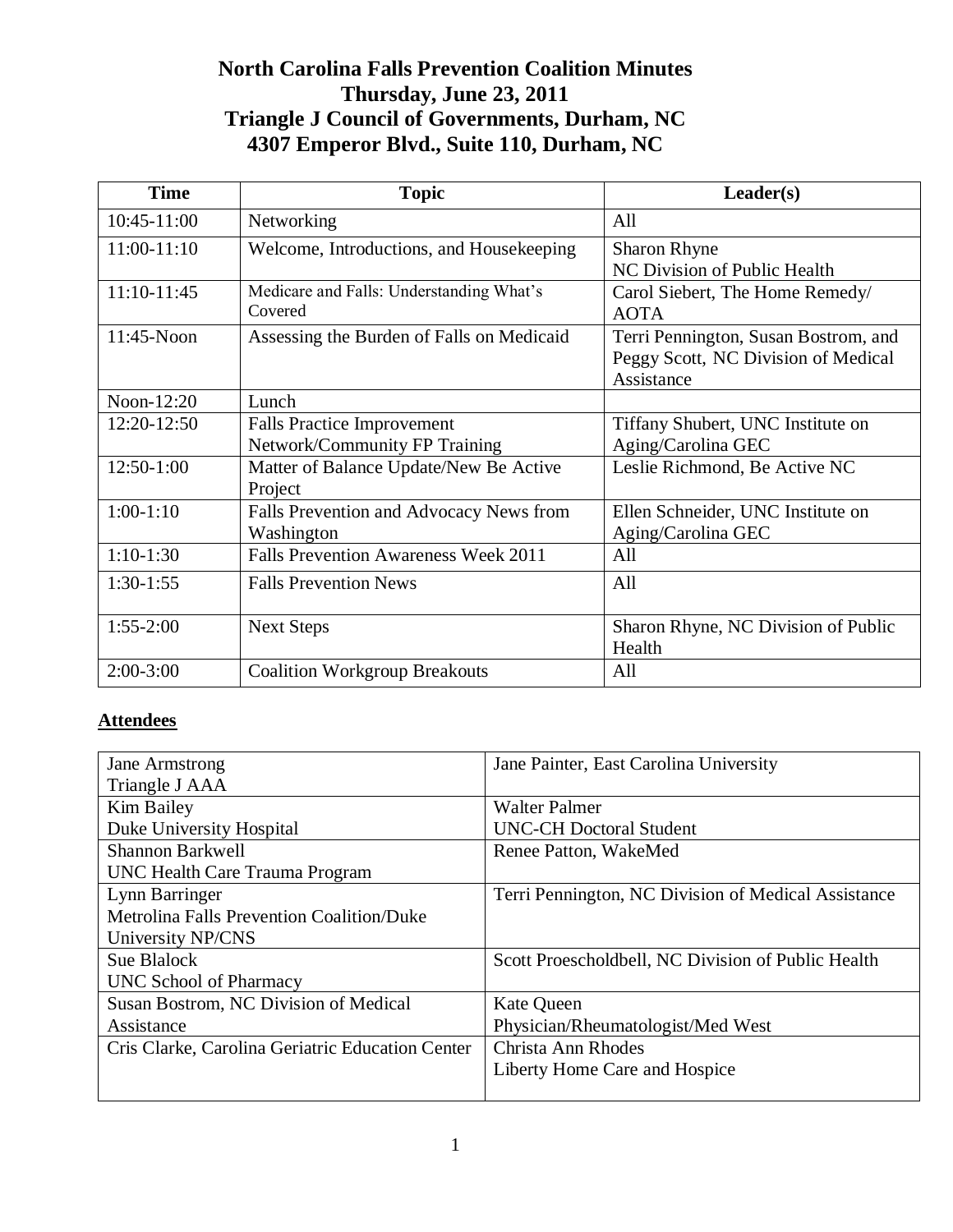| Brenda Clatworthy, WakeMed Health and     | <b>Sharon Rhyne</b>                                |  |
|-------------------------------------------|----------------------------------------------------|--|
| Hospitals                                 | NC Division of Public Health                       |  |
| Alan Dellapenna                           | Lesley Richmond                                    |  |
| NC Division of Public Health              | Be Active NC                                       |  |
| <b>Richard Duncan</b>                     | Ellen Schneider                                    |  |
| Universal Design Institute                | UNC Institute on Aging                             |  |
| <b>Audrey Edmisten</b>                    | Lori Schrodt                                       |  |
| NC Division of Aging and Adult Services   | <b>Western Carolina University</b>                 |  |
| Sandra Jean Evans                         | Peggy Scott, NC Division of Medical Assistance     |  |
| Duke Raleigh Hospital Wellness Center     |                                                    |  |
| Mary Hildebrand, East Carolina University | Leigha Shepler, Safe Kids Guilford County          |  |
| Rebecca Hunter                            | Tiffany Shubert, UNC Institute on Aging            |  |
| Center for Aging and Health, UNC-CH       |                                                    |  |
| Joyce Loebsack                            | Carol Siebert                                      |  |
| <b>Triangle Senior Services</b>           | North Carolina Occupational Therapy Association    |  |
| Vicki Mercer                              | Jennifer Smith, Eastern Carolina Injury Prevention |  |
| Allied Health Sciences at UNC Chapel Hill | Program                                            |  |
| Elizabeth Merrill, UNC                    | Anna Stein, NC Division of Public Health           |  |
| Debbie Miller, Guilford County EMS        | Christina Weaver                                   |  |
|                                           | <b>Moses Cone</b>                                  |  |
| Bryan Monroe, Meridian Senior Living      | Jennifer Woody                                     |  |
|                                           | NC Division of Public Health                       |  |

#### **Welcome, Introductions and Housekeeping**

The meeting was called to order by Sharon Rhyne, NC Division of Public Health. Sharon welcomed all new and returning members, and attendees then introduced themselves. Sharon thanked Be Active NC for sponsoring lunch and Triangle J for providing meeting space.

## **Medicare and Falls: Understanding What's Covered**

Carol Siebert, The Home Remedy/NC Occupational Therapy Association, provided an overview of Medicare policy issues that support or prevent appropriate interventions that address prevention of falls in the elderly. Carol's slides were sent with the minutes.

#### **Assessing the Burden of Falls on Medicaid in NC**

Terri Pennington, NC Division of Medical Assistance (Medicaid), discussed Medicaid's analysis of Medicaid falls data for the state from 2007-2009. Limited data is available for ages 65+ since most falls for that age group are covered by Medicare. For the data they analyzed, the number of falls between males and females were evenly split. For females 65 and under, the average cost of a fall was \$7,100-7,600 per incident; for males 65 and under, it was \$9,000- 9,800. After discharge, 65% went home with self-care, 14-17% went home with home health coverage, and 7-10% went to a skilled nursing facility. The team is conducting a focus care study to see how falls are affecting Medicaid patients; results from the study will be available in December.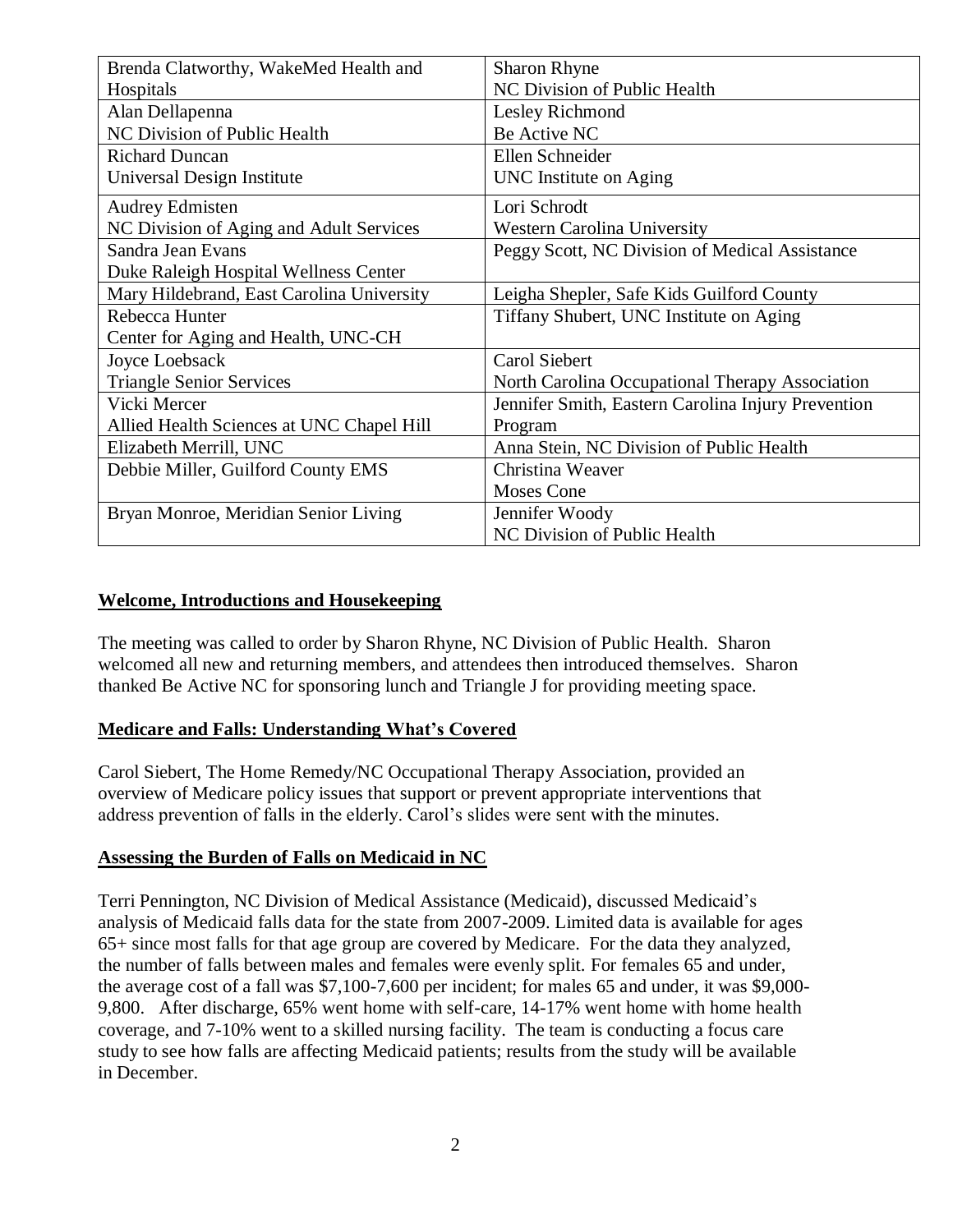#### **Carolina Geriatric Education Center Falls Practice Improvement Network Update**

Tiffany Shubert, Carolina Geriatric Education Center and UNC Institute on Aging, reported that the Carolina Geriatric Education Center is collaborating with most of the Area Health Education Centers (AHECs) in the state to conduct various aspects of falls education and training. Area L will be conducting certified nursing assistant training using the National Council on Aging/PHI model, and will be converting the training to an online version. Trainings will take place on Tuesday, September 27<sup>th</sup> 2011 and Tuesday, February 14 2012. The online content will be on AHEC Connect by June, 2012. Wake AHEC is conducting Continuing Care Retirement Community (CCRC) training with Leading Age as partners. Trainings will be available to all CCRCs in the state, and will be offered in Winter/Spring 2012. Eastern AHEC is working with assisted living facilities and has developed online content for aides in ALF. Eastern will host their annual senior health fair on Tuesday September  $27<sup>th</sup>$ and will also host a daylong symposium on March  $28<sup>th</sup>$  to engage members of the region to look at what evidence-based programs can succeed there, what infrastructure needs to be in place, and different exercise programs to see which ones are available in their area for community dwelling seniors and for homebound seniors. Southern Regional AHEC is conducting physician training, and Mountain AHEC is focusing on physician practices (modifying electronic medical records to include falls screening) and community training.

A training manual, power point presentation, and interactive online learning module will be available by September 1, 2011. The target audience for these materials is community providers who are interested in hosting a falls risk screening. The materials were also developed to facilitate partnerships between community and healthcare providers. When individuals download these materials, they will be strongly encouraged to partner with a healthcare provider to host a falls risk screening during the month of September.

In July, there will be training available on translation of falls prevention research to practice through the American Physical Therapy Association: [www.ptnow.org.](http://www.ptnow.org/)

For additional information about the Falls Practice Improvement Network, please contact Tiffany at tshubert@med.unc.edu.

## **Matter of Balance Update/New Be Active Project**

Lesley Richmond reported that she is entering all data for A Matter of Balance (MOB) in the state into Salesforce. Over 100 new MOB participants were recently entered.

Lesley is working on a pilot to implement a "placemat program" that features various exercises on both sides of a placemat. Results of the initial study were published by Dr. Patricia Brill in 1999. The exercises can be performed at home after participants take MOB. Leslie would like to work with other partners to disseminate the program, so please contact her if you are interested in learning more about the program (Lesley@beactivenc.org).

## **Falls Prevention and Advocacy News from Washington**

Ellen Schneider reported the following falls prevention news from Washington: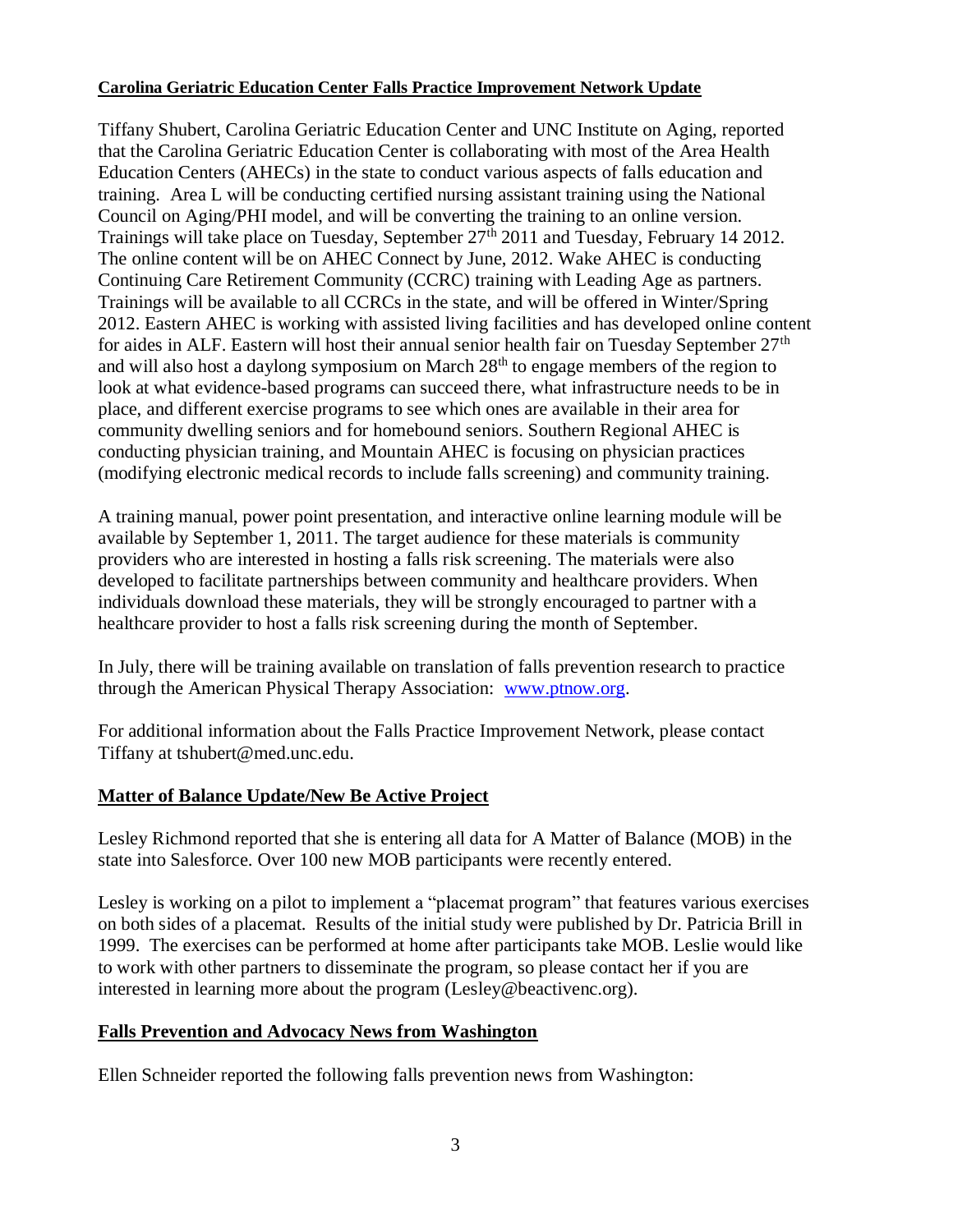- The National Council on Aging sent a May 26 Action Alert, "**By June 3: Ask Your Senators to Support Falls Prevention Funding"**, to capitalize on a time-sensitive opportunity for Senators to provide Sen. Harkin (D-IA) who chairs both the Labor, HHS, and Education Appropriations Subcommittee (important to CDC funding) and the Health, Education, Labor and Pensions Committee (important to Prevention and Public Health Fund funding). The Action Alert had five action steps that requested grassroots advocacy with Senators not later than June 3<sup>rd</sup>. As a result, Senators Mikulski (D-MD) and Kohl (D-WI) both identified fall prevention as priority in their letters to Senator Harkin.
- The Prevention and Public Health Fund (PPHF) was established under Affordable Care Act as mandatory spending (unlike Appropriations) to fund state and community initiatives in health promotion, disease and injury prevention.
	- o Increasing funding levels set at: FY10 \$500M, FY11 \$750M, FY12 \$1B, continuing with a ceiling of eventually \$1.5B per year
	- o President's FY12 Budget, released in February, allocates \$20M from PPHF to unintentional injury.
	- o Currently, \$148M supports all injury funding, of that \$132M supports all unintentional injury, and of that about \$2M for fall prevention. In this fractured climate the hope is that \$20M increase from President's budget remains intact and larger portion of it increases the \$2M FP line item.
- NCOA and others are also looking at Title III-D funds (funded through the Older Americans Act), which historically have been flat. There is a growing understanding of importance of evidence-based health promotion and disease prevention programs, and HHS Asst Secretary Greenlee recently testified on evidence-based programs. The funding may be targeted so that a larger percentage must be spent on evidence-based programs, which could increase the availability of funds for FP programs in NC and across the nation.

## **Falls Prevention Awareness Week 2011**

NC Falls Prevention Week will be held September 19-24.

Leigha Shepler, Safe Kids Guilford County and Guilford County FP Coalition chair, reported that they will be conducting a resource fair during FP Awareness Week. They will be featuring Tai Chi, home safety, and other segments on FP.

Greenville (Eastern FP Coalition) will be holding its third annual exposition during FP Awareness Week. They will be offering free screenings, checking feet, checking vision, and conducting bone density tests.

The Metrolina Falls Prevention Coalition will have an expo on September 21st. They will have door prizes, a room of tables with various FP information, and speakers conducting presentations on various FP aspects. Lowe's is donating grab bars as giveaways for the event.

All Falls Prevention Coalition members and their organizations are encouraged to observe Falls Prevention Awareness Week in some capacity. FPAW ideas are available at [http://www.healthyagingprograms.org/content.asp?sectionid=69&ElementID=814.](http://www.healthyagingprograms.org/content.asp?sectionid=69&ElementID=814)